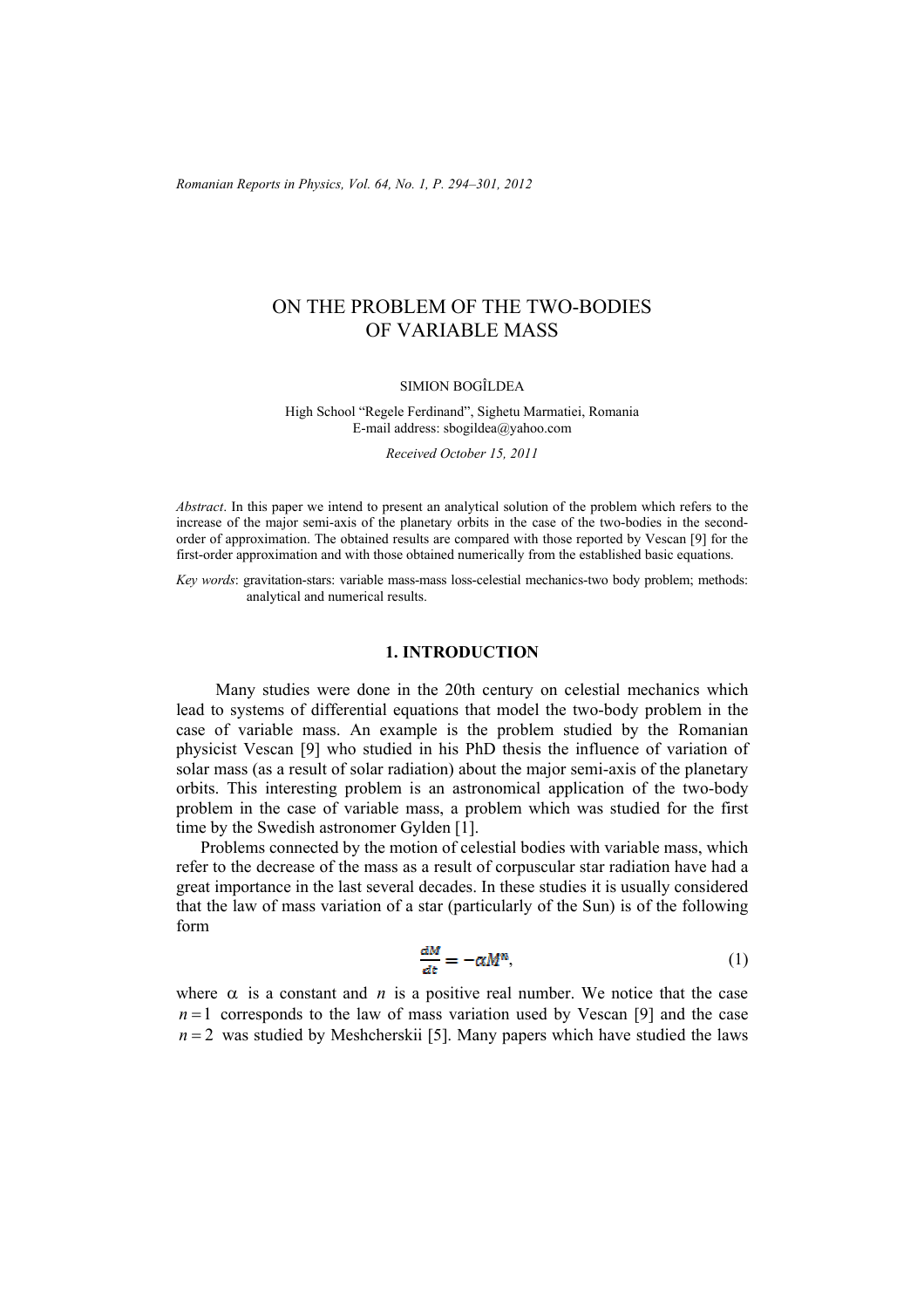of mass variation of the central body and the problem of the two-bodies with decreasing mass can be found in the literature, such as, for example, by Jeans [4], Hadjidemetriou [2, 3], Schröder and Smith [8]. Some refined analytical solutions are given in the paper Pal *et al.* [7].

In this article we will use the linear expression of the mass variation to establish the differential equation of the trajectory, the form of planetary orbits and the increase of the major semi-axis in the approximation of the second-order. The obtained analytical solution is compared with the results reported by Vescan [9] and with those resulted from the integration of equations using numerical methods. The obtained results show a very good agreement between them.

#### **2. THE BASIC EQUATIONS**

By analogy with the radioactivity, Vescan [9] has considered the law of variation of mass solar of the form

$$
\mu = \mu_0 e^{-q \epsilon},\tag{2}
$$

where q is a very small constant, t is the time and  $\mu_0$  is the mass of the Sun at the initial time (initial moment)  $t_0$ . By development in series and limiting to the first two terms, it results in the following linear expression

$$
e^{-qt} = 1 - qt. \tag{3}
$$

Then, the Newton's law of attraction between the Sun and the planet of mass *m* can be written as

$$
F = -k \frac{m\mu_0}{r^2} (1 - qt).
$$
 (4)

In order to obtain the equation of the planetary orbit, Vescan [9] has used Picard's successive approximation method and obtained the following equation of the trajectory

$$
r(\theta) = \frac{a(1 - e^2)}{1 + e \cos \theta} \left( 1 + \frac{qa^2 \theta}{\sqrt{k a \mu_0}} \right).
$$
 (5)

This equation shows that the trajectory of one planet has the form of an elliptical spiral or an increasing rosette. The increase of the major semi-axis during the revolution  $\Delta a_V$  obtained by Vescan [9] is

$$
\Delta a_{\nu} = \frac{2\pi q a^2}{\sqrt{k a \mu_0}}.\tag{6}
$$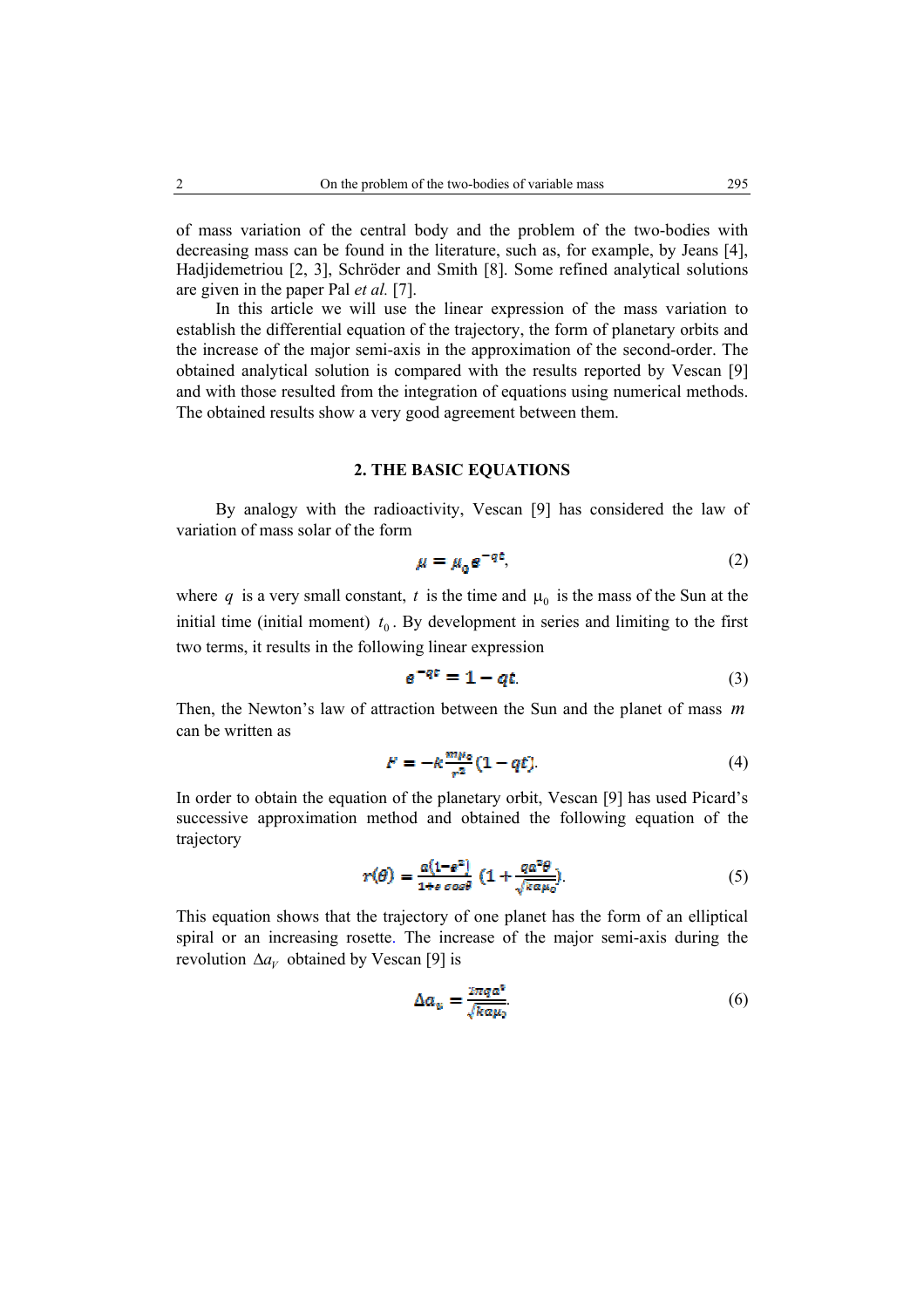# **3. DIFFERENTIAL EQUATION OF THE TRAJECTORY**

Because the attraction force is a central one, we have

$$
r^2\dot{\theta} = C,\tag{7}
$$

where  $C$  is the constant area which has the expression

$$
C = \sqrt{k a \mu_0 (1 - e^2)},\tag{8}
$$

Then, the Newton's law (4) becomes

$$
F = -\frac{k m \mu_0}{r^2} \left[ 1 - \frac{q}{c} \int_0^\theta r^2(x) \, dx \right],\tag{9}
$$

where

$$
r(\theta) = \frac{b^2}{a(1 + \epsilon \cos \theta)}
$$
 (10)

is an even function. The expression of  $r^2(\theta)$  developed in a Fourier trigonometrically series is given by

$$
r^{2} = \frac{b^{4}}{a^{2}} (1 + e \cos \theta)^{-2} = \frac{b^{4}}{a^{2}} \left[ \frac{1}{2\pi} \int_{-\pi}^{\pi} (1 + e \cos x)^{-2} dx + \sum_{n=1}^{\infty} \frac{\cos n\theta}{n} \int_{-\pi}^{\pi} (1 + e \cos x)^{-2} \cos nx \, dx \right]
$$
(11)

For the approximation of the second order ( $n = 2$ ), we have

$$
\int_{-\pi}^{\pi} (1 + e \cos x)^{-2} dx = \frac{2\pi}{(1 - e^2)^{\frac{5}{2}}},
$$

$$
\int_{-\pi}^{\pi} \frac{\cos x}{(1 + e \cos x)^2} dx = -\frac{2e\pi}{(1 - e^2)^{\frac{3}{2}}},
$$

$$
\int_{-\pi}^{\pi} \frac{\cos 2x}{(1 + e \cos x)^2} dx = \frac{2\pi [2(1 - e^2)^{\frac{3}{2}} + 3e^2 - 2]}{(1 - e^2)^{\frac{5}{2}}e^2}.
$$
(12)

On the other hand, from (9) we get

$$
\int_0^{\theta} r^2 d\theta = \frac{b^4}{a^2 (1 - s^2)^{\frac{5}{2}}} [\theta - 2e \sin \theta + \frac{2(1 - s^2)^{\frac{3}{2}} + 3s^2 - 2}{s^2} \sin 2\theta].
$$
 (13)

Using Binet's formula

$$
\frac{d^2}{d\theta^2} \left(\frac{1}{r}\right) + \frac{1}{r} = -\frac{Fr^2}{m\,\sigma^2} \tag{14}
$$

together with the equations (9) and (13) it obtains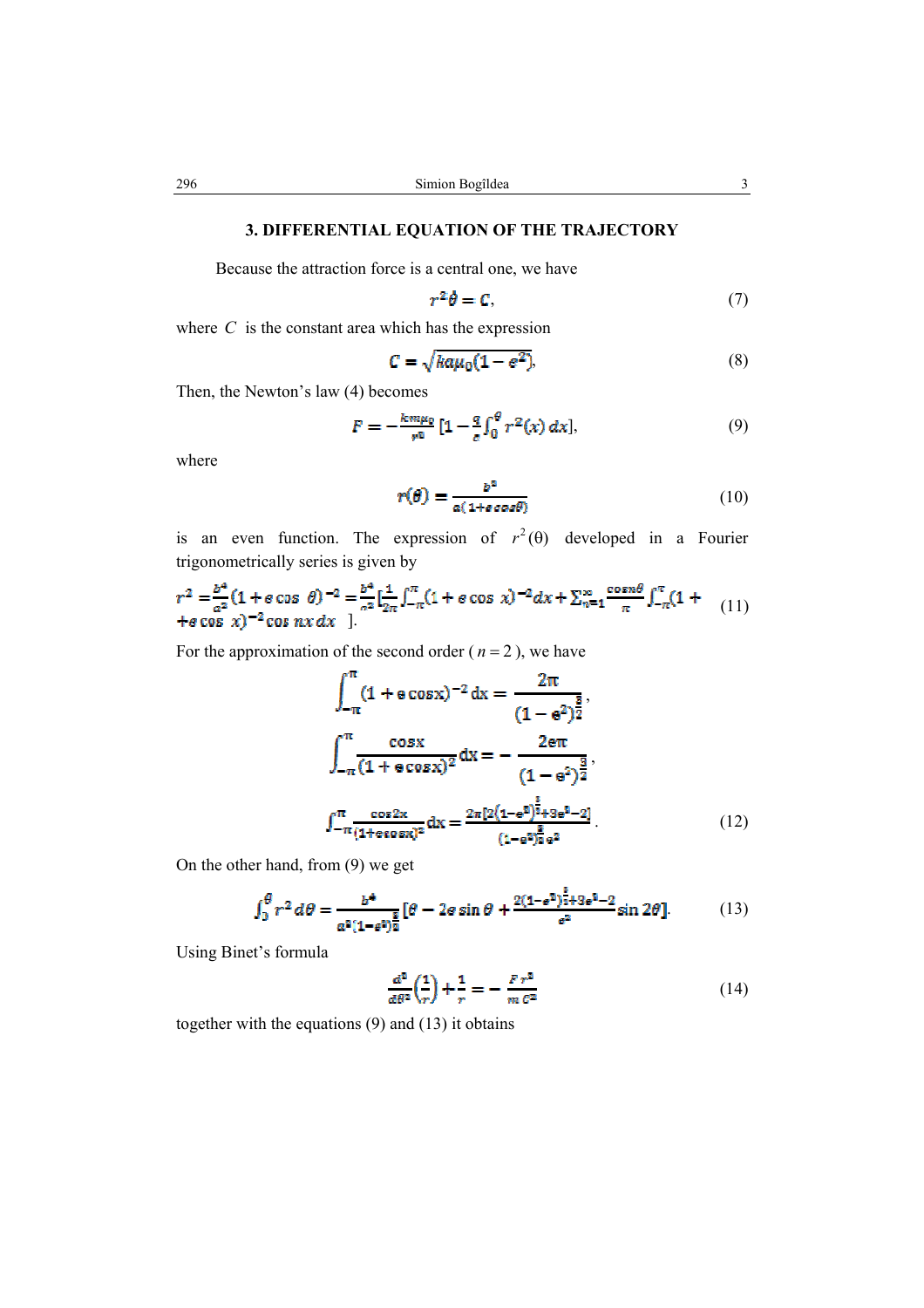$$
\frac{d^2}{d\theta^2} \left(\frac{1}{r}\right) + \frac{1}{r} = \frac{k\mu_0}{c^2} \left[1 - \frac{q b^4}{c a^2 (1 - \theta^2)^{\frac{2}{2}}} (\theta - 2e \sin \theta + \frac{2(1 - \theta^2)^{\frac{2}{2}} + 3e^2 - 2}{\theta^2} \sin 2\theta \right], (15)
$$

and it represents the differential equation of trajectory.

# **4. THE FORM OF THE PLANETARY ORBITS AND THE EXTENSION OF THE MAJOR SEMI-AXIS**

In order to solve equation (15) we look for a solution of the form

$$
\frac{1}{r} = \frac{k\mu_0}{c^2} \left( 1 + e \cos \theta \right) \psi(\theta) \tag{16}
$$

where  $\psi(\theta)$  is a correction factor. Using (15) and (16) it is found that the function  $\psi(\theta)$  must satisfy the ordinary differential equation

$$
(1 + a \cos \theta)\psi'' - 2a \sin \theta \psi' + \psi = 1 - \frac{q b^4}{c a^2 (1 - a^2)^{\frac{2}{2}}} (\theta - 2a \sin \theta + \frac{2(1 - a^2)^{\frac{2}{3}} + 3a^2 - 2}{a^2} \sin 2\theta),
$$
\n(17)

in la

where the prime denotes differentiation with respect to  $\theta$ . Further, using the form of equation (17), we assume that its solution is given by

$$
\psi = M + \alpha \theta + \frac{\beta}{2} \theta^2 + \frac{\gamma}{3} \theta^3, \tag{18}
$$

where M,  $\alpha$ ,  $\beta$  and  $\gamma$  are unknown functions of  $\theta$  having very small numerical values for  $\theta \in (0, 2\pi)$ . Substituting (18) into (17), we get, by the identification of  $\theta^3$ ,  $\theta$ , sin  $\theta$  and cos  $\theta$  the following algebraic system

$$
M + \beta = 1,
$$

$$
\alpha + 2\gamma = -\frac{qb^4}{C\,a^2(1 - e^2)^{\frac{3}{2}}} = -\frac{qa^2}{\sqrt{k a \mu_0}}, \, \beta + 2\gamma\theta = 0,
$$

$$
\alpha + \beta \theta = -\frac{qa^2}{\sqrt{k\alpha\mu_0}} \left(1 - \frac{2(1 - e^2)^{\frac{3}{2} + 3e^2 - 2}}{e^s} \cos \theta\right). \tag{19}
$$

The solution of this system is

$$
M=1-\beta.
$$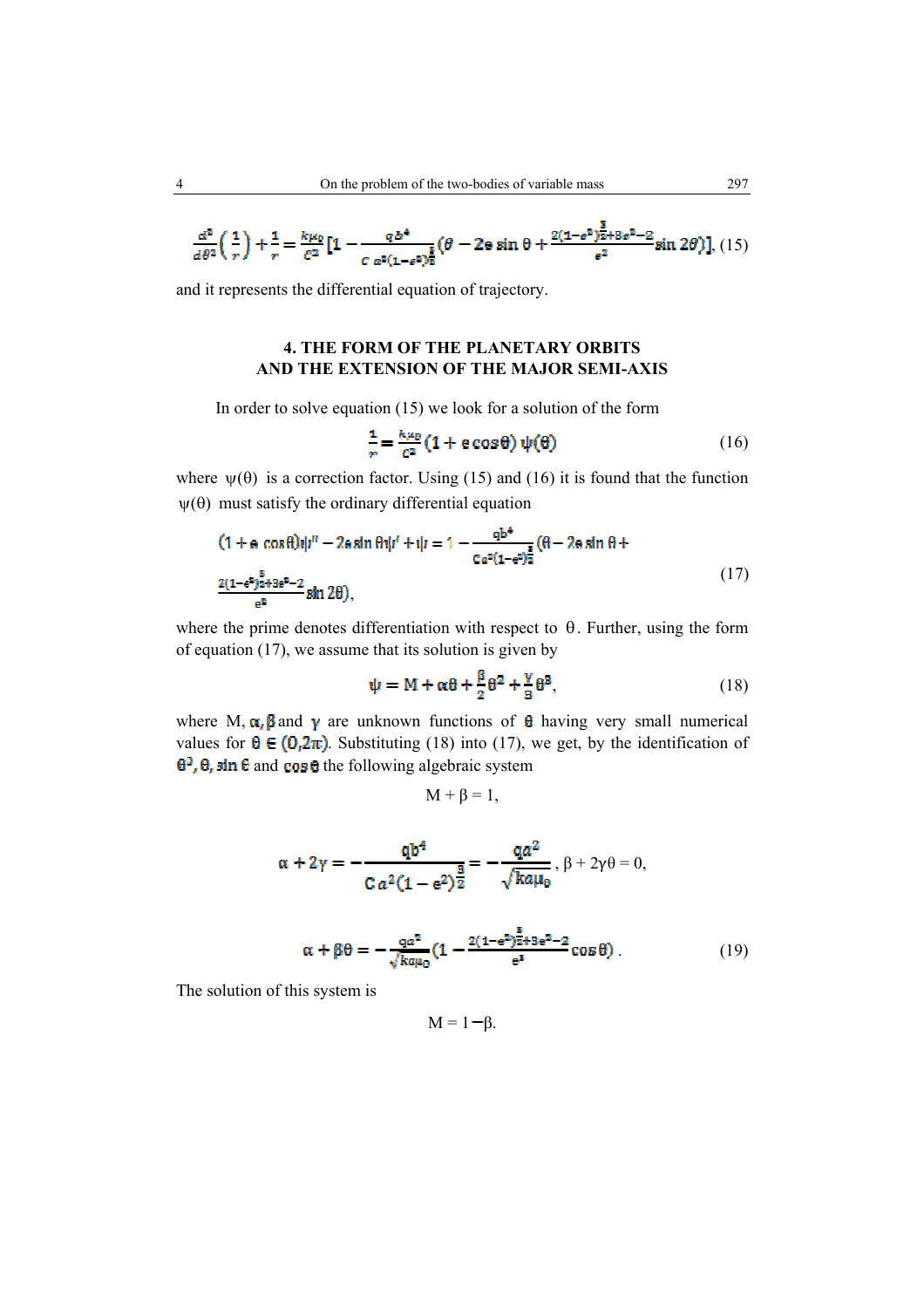$$
\alpha = -\frac{qb^4}{C a^2 (1 - e^2)^{\frac{3}{2}}} \left[ 1 - \frac{2(1 - e^2)^{\frac{3}{2}} + 3e^2 - 2}{e^3} \cdot \frac{\cos \theta}{1 + \theta^2} \right];
$$
  

$$
\beta = \frac{qb^4 [2(1 - e^2)^{\frac{3}{2}} + 3e^2 - 2]}{C a^2 (1 - e^2)^{\frac{3}{2}} e^3} \cdot \frac{\theta \cos \theta}{1 + \theta^2};
$$
  

$$
\gamma = -\frac{qb^4 [2(1 - e^2)^{\frac{3}{2}} + 3e^2 - 2]}{C a^2 (1 - e^2)^{\frac{3}{2}} e^3} \cdot \frac{\cos \theta}{2(1 + \theta^2)}.
$$
 (20)

Thus (18) becomes

$$
\Psi = 1 - \frac{q\alpha^2}{\sqrt{k a \mu_0}} \theta + \frac{q\alpha^2}{\sqrt{k a \mu_0}} \cdot \frac{2\left(1 - e^2\right)^{\frac{3}{2}} + 3e^2 - 2}{e^8} \cdot \frac{\theta^5 \cos \theta}{3(1 + \theta^2)}.
$$
(21)

From  $(16)$  and  $(21)$  we get the form of the planetary orbits:

$$
r(\theta) \approx \frac{a(1-e^z)}{1+e\cos\theta} \left[1 + \frac{qa^2\theta}{\sqrt{k\alpha\mu_0}} - \frac{qa^z}{\sqrt{k\alpha\mu_0}} \cdot \frac{2(1-e^z)^{\frac{z}{2}}+3e^z-2}{e^z} \cdot \frac{\theta^z\cos\theta}{3(1+\theta^z)}\right].
$$
 (22)

From the expression (22) it can be seen that one more term appears besides the result obtained by Vescan [9] in his equation (5). Thus, the extension of the major semi-axis during a revolution is given by

$$
\Delta a_1 = \Delta a_v [1 + \frac{2(1 - e^2)^{\frac{5}{2}} + 3e^2 - 2}{e^5} \cdot \frac{\pi^2 (13 + 9\pi^2)}{3(1 + \pi^2)(1 + 9\pi^2)}].
$$
\n(23)

# **5. NUMERICAL RESULTS**

On the other side, we determine numerically the quantity

$$
\Delta a = a(2\pi) - a(0),\tag{24}
$$

using the following system (see Muchametkalieva and Omarov [6]; Hadjidemetriou, J. [2, 3])

$$
\frac{da}{dt} = -\frac{a(1+2e\cos\theta + e^{2})}{1-e^{2}} \cdot \frac{1}{\mu} \cdot \frac{d\mu}{dt},
$$

$$
\frac{de}{dt} = -(e + \cos\theta) \cdot \frac{1}{\mu} \cdot \frac{d\mu}{dt},
$$

$$
\frac{d\omega}{dt} = -\frac{\sin\theta}{e} \cdot \frac{1}{\mu} \cdot \frac{d\mu}{dt},
$$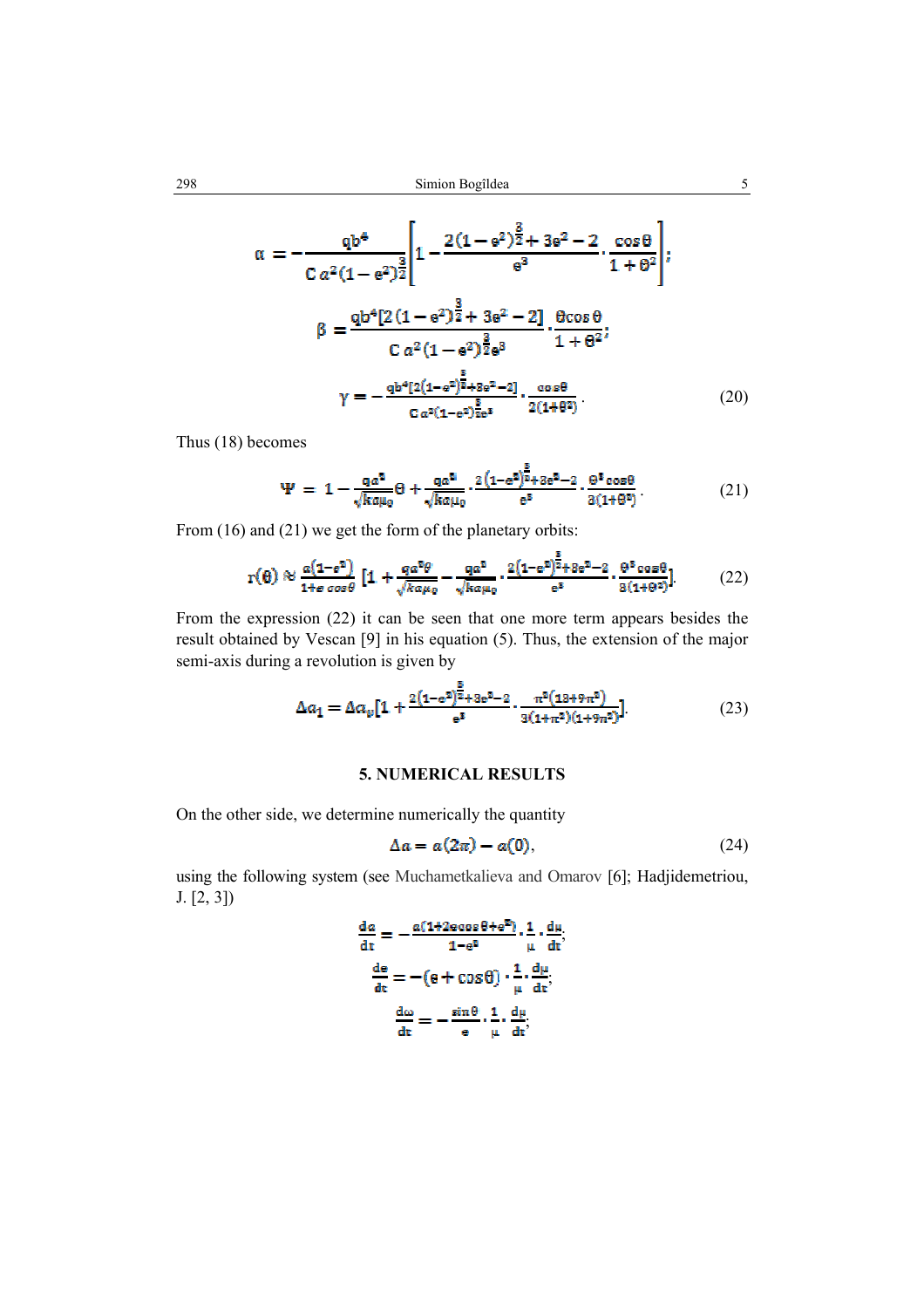$$
\frac{d\theta}{dt} = \frac{C(1 + e \cos \theta)^2}{a^2(1 - e^2)^2} + \frac{\sin \theta}{e} \cdot \frac{1}{\mu} \cdot \frac{d\mu}{dt};
$$
\n
$$
\frac{d\mu}{dt} = -q\mu,
$$
\n(25)

where  $a, e, \omega, \theta$  and  $\mu$  represent the major semi-axis, the eccentricity, the argument of the perihelion, the true anomaly and the mass of the Sun.

 The system (25) was integrated numerically for a revolution using a Fehlberg fourth-fifth order Runge-Kutta method (MAPLE, rkf45) for the values of the quantities  $q$ , K and  $\mu_0$  considered by Vescan [9]

$$
q = 5 \cdot 10^{-21} s^{-1}, k = 6.65 \cdot 10^{-8} \frac{cm^3}{g \cdot s^2}, \mu_0 = 2 \cdot 10^{38} g. \tag{26}
$$

The initial values (at the time  $t = 0$ ) of the parameters  $a, e, \omega$  and  $\theta$  are given in Table 1.

### **6. CONCLUSIONS**

The aim of this paper is to determine analytically the expressions of  $\Delta a_1$ given by (23) and numerically the expression of ∆*a* . The results are presented in Table 2 where there are included also the analytical results obtained by Vescan [9] given by Eqs. (6). Comparing the results given in this table, obtained using the analytical and numerical solutions it can be concluded that there is a good agreement between them. Therefore, we are confident that the system (25) can be used also for the present problem. On the other hand, from the numerical integration of the system  $(25)$  it has been found that the variation of the eccentricity is oscillating on time. But, the amplitude of the oscillation is very small (taking as on example the Earth the difference between the maximum and minimum for ten years is of order  $10^{-14}$  and for one thousand years it is  $10^{-11}$ ), that means that the variation of the eccentricity is very small. It means that the eccentricity is constant. This results is in very good agreement with the that obtained by Jeans [4].

| Planet  | $a_0 = a(0)$<br>(cm) | $e_0 = e(0)$ | $\omega_0 = \omega(0)$<br>(rad/s)              | $\theta_0 = \theta(0)$<br>(rad) |
|---------|----------------------|--------------|------------------------------------------------|---------------------------------|
| Mercury | $5.8 \cdot 10^{12}$  | 0.205631752  | Zи<br>$365.25 \cdot 24 \cdot 3600 \cdot 0.241$ |                                 |
| Venus   | $1.08 \cdot 10^{13}$ | 0.006771882  | zж<br>$365.25 \cdot 24 \cdot 3600 \cdot 0.615$ |                                 |

*Table 1* 

Values of  $a_0$ ,  $e_0$ ,  $\omega_0$  and  $\theta_0$  at the initial time,  $t = 0$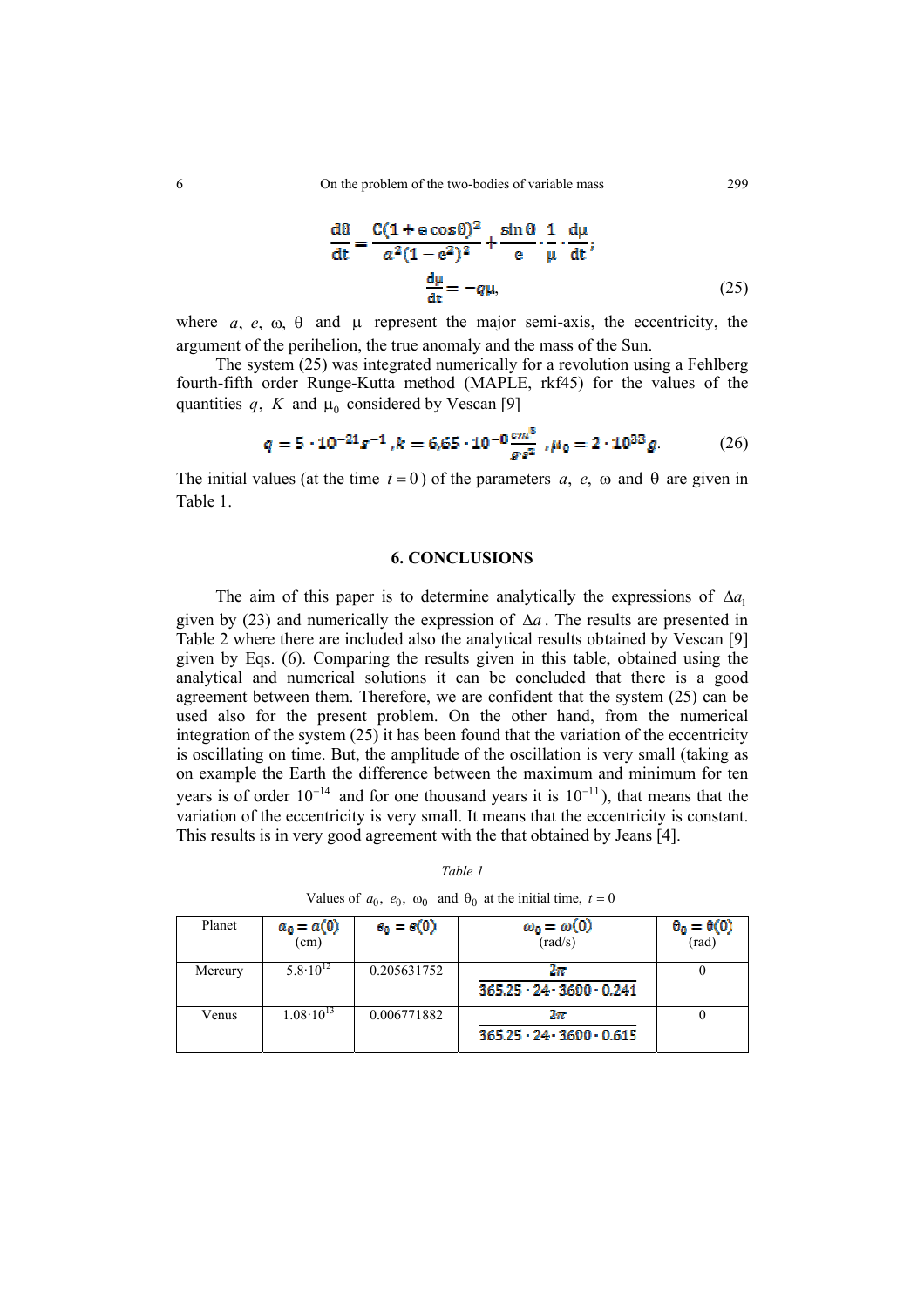### *Table 1 (continued)*

| Earth   | $1.5 \cdot \overline{10^{13}}$ | 0.016708617 | $2\pi$<br>$365.25 \cdot 24 \cdot 3600$               | $\theta$ |
|---------|--------------------------------|-------------|------------------------------------------------------|----------|
| Mars    | $2.\overline{3.10}^{13}$       | 0.09340062  | $2\pi$<br>$365.25 \cdot 24 \cdot 3600 \cdot 1.881$   | $\Omega$ |
| Jupiter | $7.8 \cdot \overline{10^{13}}$ | 0.048494851 | 2x<br>$365.25 \cdot 24 \cdot 3600 \cdot 11.862$      | $\theta$ |
| Saturn  | $1.4\cdot\overline{10^{14}}$   | 0.055508622 | $2\pi$<br>$365.25 \cdot 24 \cdot 3600 \cdot 29.458$  | $\Omega$ |
| Uranus  | $2.9 \cdot 10^{14}$            | 0.046295899 | 2x<br>$365.25 \cdot 24 \cdot 3600 \cdot 84.013$      | $\Omega$ |
| Neptune | $4.5 \cdot \overline{10^{14}}$ | 0.008988095 | $2\pi$<br>$365.25 \cdot 24 \cdot 3600 \cdot 164.794$ | $\theta$ |
| Pluto   | $6.0 \cdot \overline{10^{14}}$ | 0.248       | $2\pi$<br>$365.25 \cdot 24 \cdot 3600 \cdot 247.686$ | $\theta$ |

### *Table 2*

| Planet        | $\Delta a_{v}$ | $\Delta a_1$    | $\Delta a$                     |
|---------------|----------------|-----------------|--------------------------------|
|               | Eq. $(6)$ (cm) | Eq. $(23)$ (cm) | Present numerical results (cm) |
|               |                |                 |                                |
| Mercury       | 0.2206957839   | 0.2324573618    | 0.22168                        |
| Venus         | 1.044199404    | 1.045353061     | 1.0488                         |
| Earth         | 2.373844135    | 2.384145714     | 2.3690                         |
| Mars          | 6.911043753    | 7.077387973     | 6.8046                         |
| Jupiter       | 146.3728602    | 148.2003297     | 145.9688                       |
| Saturn        | 631.7483878    | 640.7767262     | 652.952                        |
| <b>Uranus</b> | 3901.387136    | 3947.887234     | 3838.938                       |
| Neptune       | 11701.87184    | 11729.51855     | 11701.188                      |
| Pluto         | 24021.61369    | 25570.68070     | 23075.000                      |

*Acknowledgements*. The author wish to express his gratitude to professor Ioan M. Pop and dr. Tiberiu Oproiu for useful comments and references.

# REFERENCES

1. Gylden H., Astron. Nachr., Bd.109, 1884 pp.1–6.

2. Hadjidemetriou, J., *Two-body problem with variable mass: a new approach*, Icarus, **2**, 404 (1963).